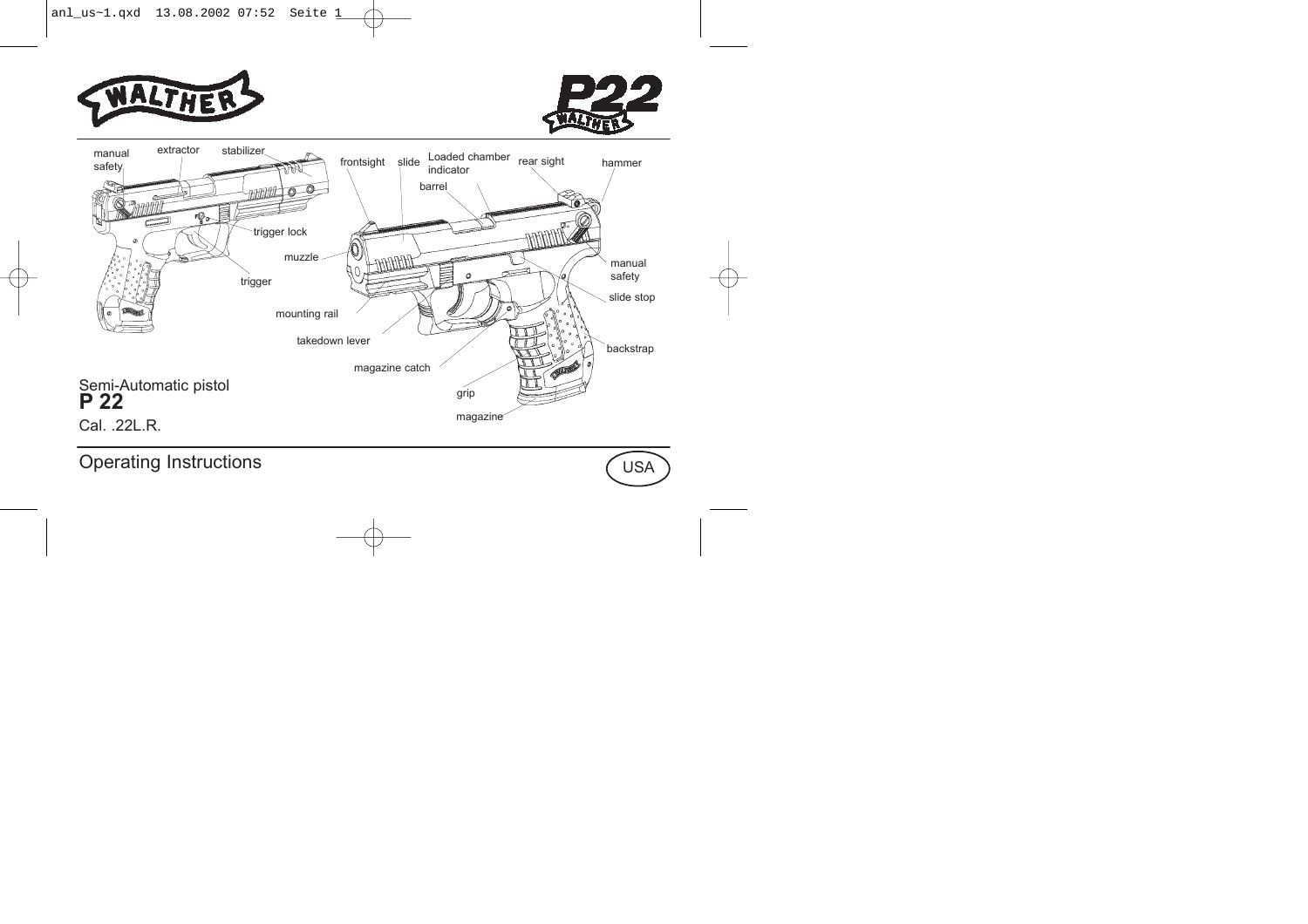#### **Important instructions for the use of firearms**

It should be remembered that even the safest gun is potentially dangerous to you and others when it is not properly handled.

First of all read and understand the operating instructions and learn how the weapon works and is to be handled. Always treat an unloaded weapon as if it were loaded.



**Warning:** Keep your finger away from the trigger unless you really intend to fire. Always keep your weapon pointing in a safe direction so that you and others cannot be endangered.

Do not use force when disassembling or assembling your weapon. A gun can only be safe as long as it is in a flawless technical condition.

Incorrect handling and lack of maintenance may lead to malfunctions and reduced safety of the weapon. Always be aware of possible risks from dropping your pistol or from corrosion or other external influences. In such cases, have your weapon inspected by a competent gunsmith before using it again.

Unauthorized modifications to the mechanism, damage caused by the application of force, or modifications performed by third parties will result in the manufacturer not assuming any liability. Only an authorized and qualified gunsmith is allowed to work on a gun.

#### **Table of contents** page

| Disassembly and reassembly of the pistol8 |  |
|-------------------------------------------|--|
|                                           |  |
|                                           |  |
|                                           |  |
|                                           |  |
|                                           |  |
|                                           |  |
|                                           |  |
|                                           |  |
|                                           |  |
|                                           |  |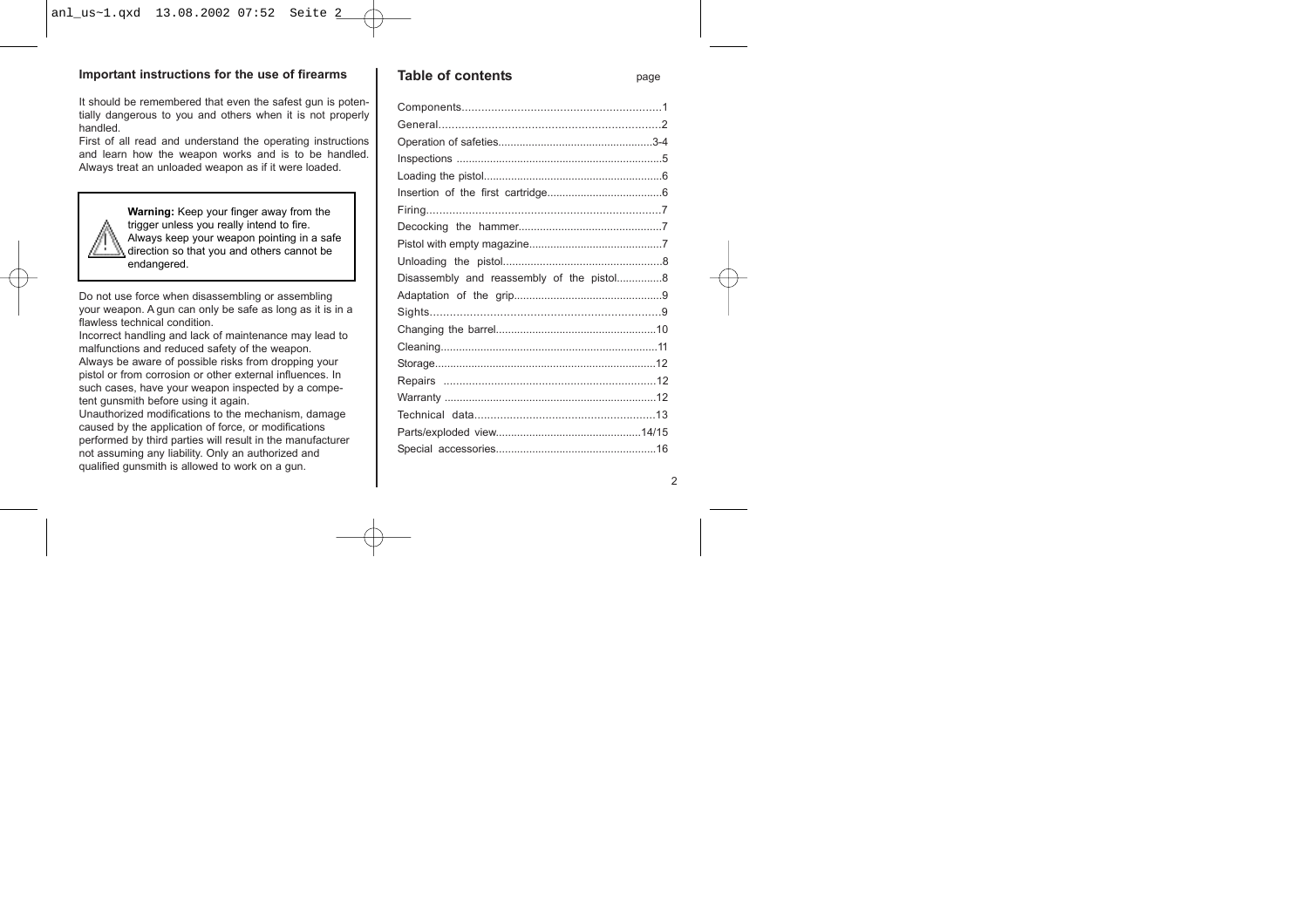## **Operation of the safeties (safety devices)**

#### **1. Manual safety**

To engage the safety, rotate the safety lever, as shown in fig. 1, to the lower position.



CAUTION: It should be made a common habit to leave the manual safety engaged until you really intend to fire.

#### **2. Trigger lock**

The enclosed key is used to lock the trigger mechanism of the P 22. Without the key it is impossible to disengage the safety. Use this feature to prevent unauthorized persons from using your weapon.

The trigger lock can only be turned when the slide is completely closed and hammer and trigger are in forward position.

# fig. 3 safety engaged fig. 4 safety disengaged pistol ready to fire

3

#### **3. Drop safety (automatic internal safety)**

The drop safety (firing pin safety) is only disengaged when the trigger is pulled. If the weapon is dropped or falls and the hammer is released, then the firing pin safety prevents movements of the firing pin.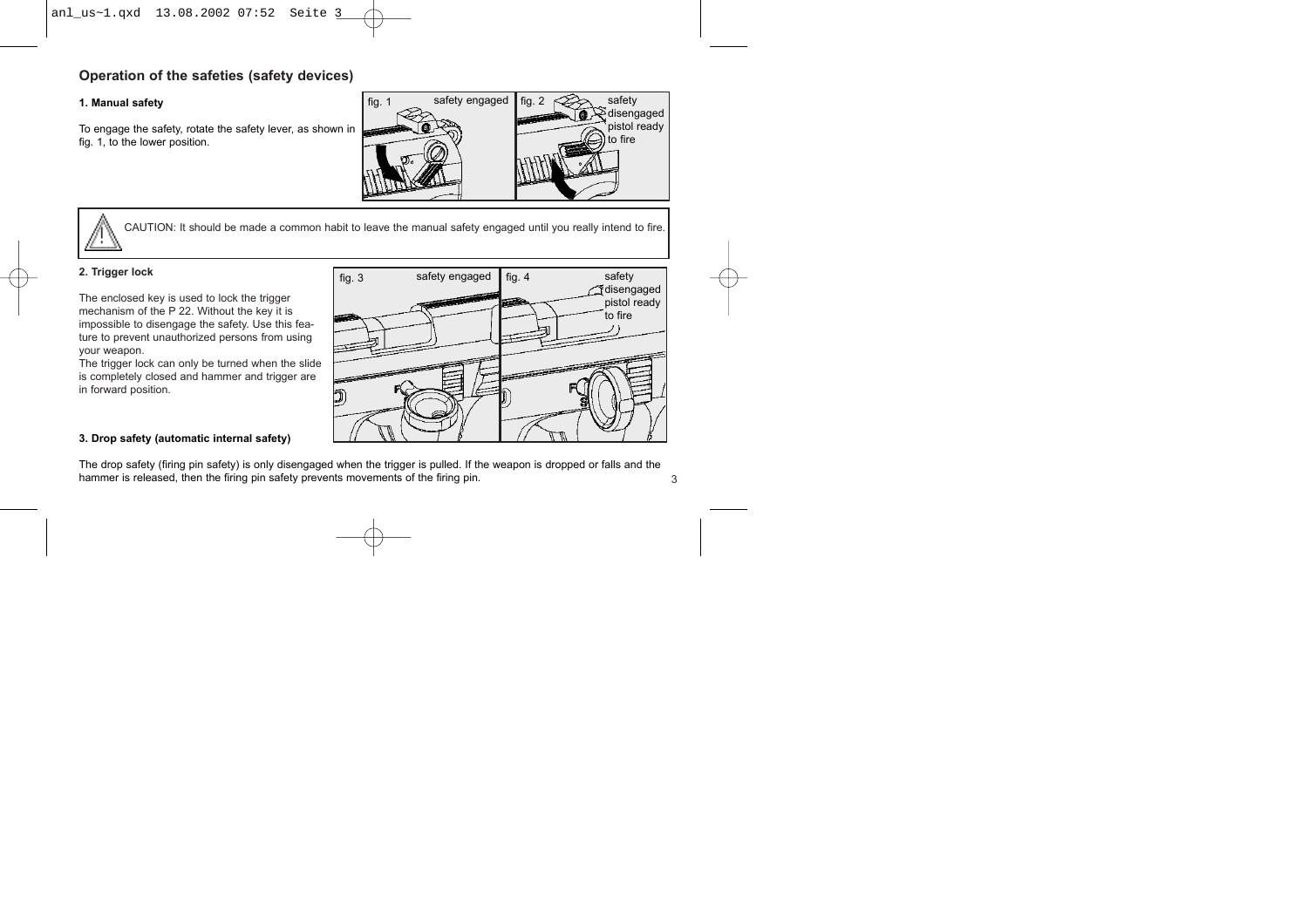

#### **4. Magazine safety**

Without the magazine inserted, the magazine safety of the P 22 prevents firing a live cartridge in the chamber.

Always inspect the chamber of your pistol after the magazine has been removed from the gun. Make sure that no cartridge is left in the chamber after the safety has been engaged.

#### **5. Loaded chamber indicator**

A small slot in the upper part of the slide allows inspection of the chamber to see if a cartridge has been loaded (fig. 5).



4

#### CAUTION:

All safety devices of the weapon are mechanical safeties, and the shooter is the only one who can engage and disengage these safeties.

NEVER RELY SOLELY ON MECHANICAL SAFETIES - always be extremely careful and avoid situations which could lead to an accident.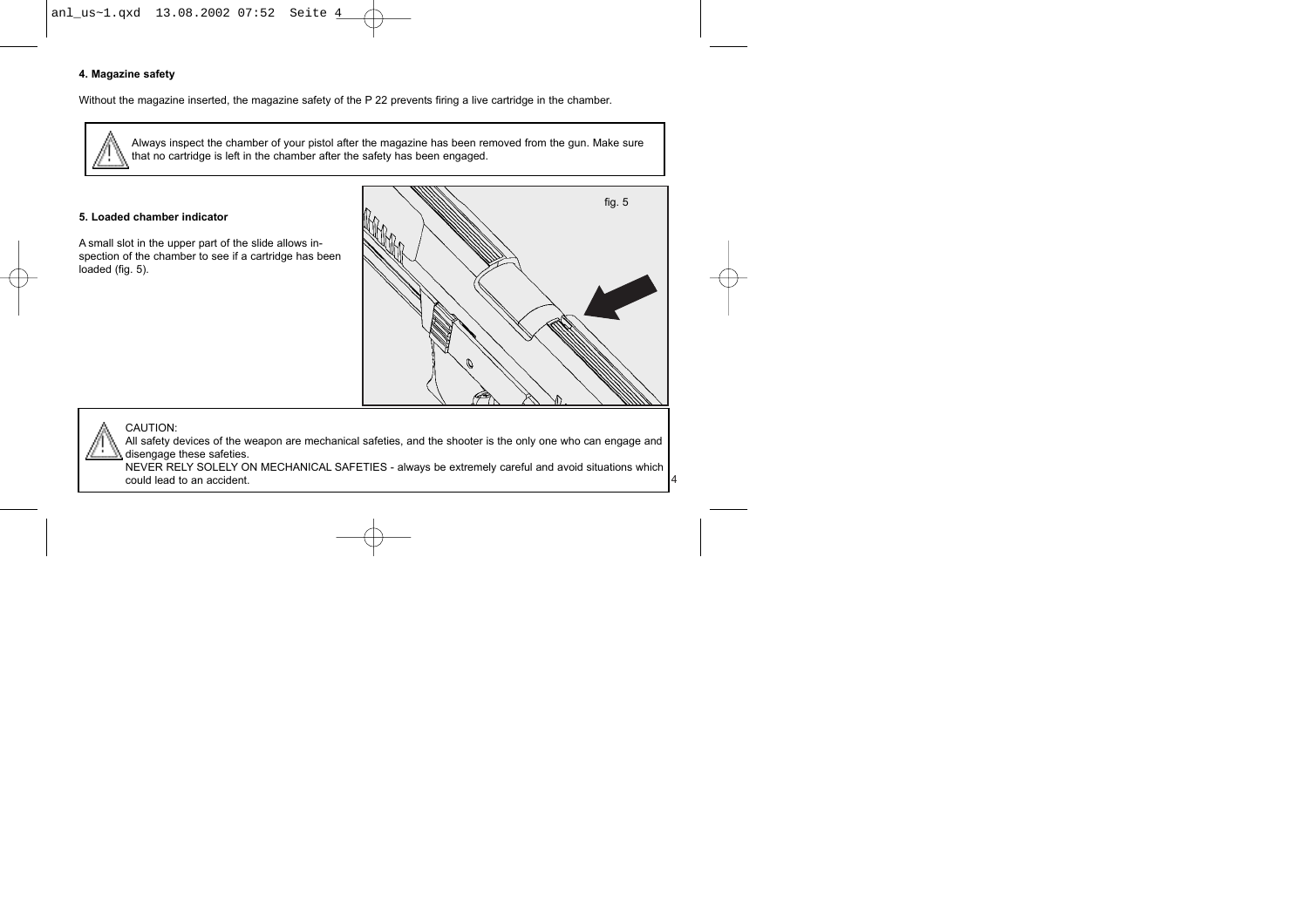## **Inspection before use**

Make sure that the pistol is unloaded (chamber cleared, barrel clear of any obstructions, magazine empty) for inspection and that the safety is engaged.

#### **Functional inspection**

- 1. Ceck to make sure the chamber and Magazine are empty. Remove the magazine, retract the slide. After the slide has been released, the recoil spring will return the slide fully forward into battery.
- 2. Insert the empty magazine, retract the slide. The slide should be locked back in its rearmost position by the slide stop lever.
- 3. Remove the magazine, pull the slide back slightly and release the slide. After the slide has been released, the recoil spring should return the slide fully forward into battery.
- 4. To decock the gun,(check to make sure the chamber and magazine are empty) insert the empty magazine, hold the hammer with your thumb, pull the trigger and let the hammer slowly travel forward.
- 5. Insert the empty magazine, fully retract the slide. The slide must be retained in its rearmost position by the slide stop lever.
- 6. Press the slide stop lever down. The recoil spring should return the slide fully forward into battery. Decock the hammer.
- 7. Remove the magazine, pull the trigger. The hammer should not fall.

#### **Inspection after use**



Make sure that the pistol is unloaded (chamber and barrel must be clear) after use, that the magazine is empty, and that the safety is engaged. Point the muzzle in a safe direction and decock the hammer.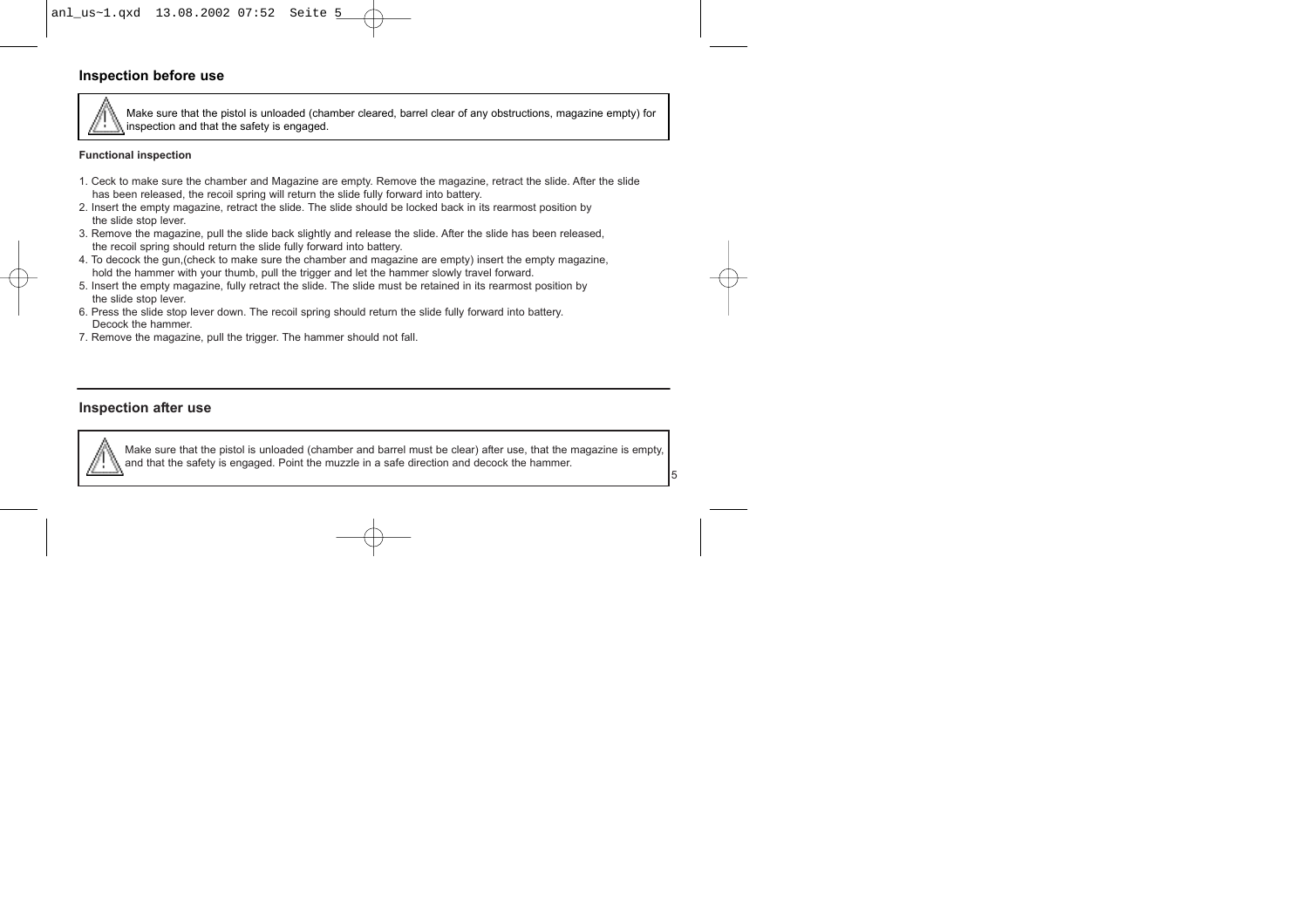**CAUTION:** Read and understand the operating instructions thoroughly before you load your gun.

Malfunction may occur when ammunition with a low propellent charge is fired. Use only high velocity ammunition in your Walther P22.

## **Loading the pistol**

#### Engage safety.

Press magazine catch and remove empty magazine (fig. 6). Use the side-mounted button to press the follower down and insert a cartridge into the magazine lips (fig. 7). Do not use force. Damaged magazine lips will cause malfunctions and will render the weapon useless. Tap the back of the loaded magazine against the palm of your hand. Properly positioned cartridges inside the magazine improves functional performance. When a magazine is to be emptied, remove the cartridges one after the other by pushing toward the front of the magazine. Push the loaded magazine into the magazine well until the magazine catch locks it.

## **Loading the chamber with the first cartridge**

Pick up the gun with your shooting hand, hold it at an angle of approx. 45 degrees and point the muzzle in a safe direction. Use your other hand to retract and release the slide. As the slide travels forward it inserts the first round into the chamber. The hammer is now cocked. Leave the safety engaged until you really intend to fire.



**CAUTION! Your gun is now ready to fire. Per safety instructions, keep your trigger finger away from trigger until you really intend to fire.**

If you do not fire your gun immediately after loading it, point the muzzle in a safe direction and decock the hammer.





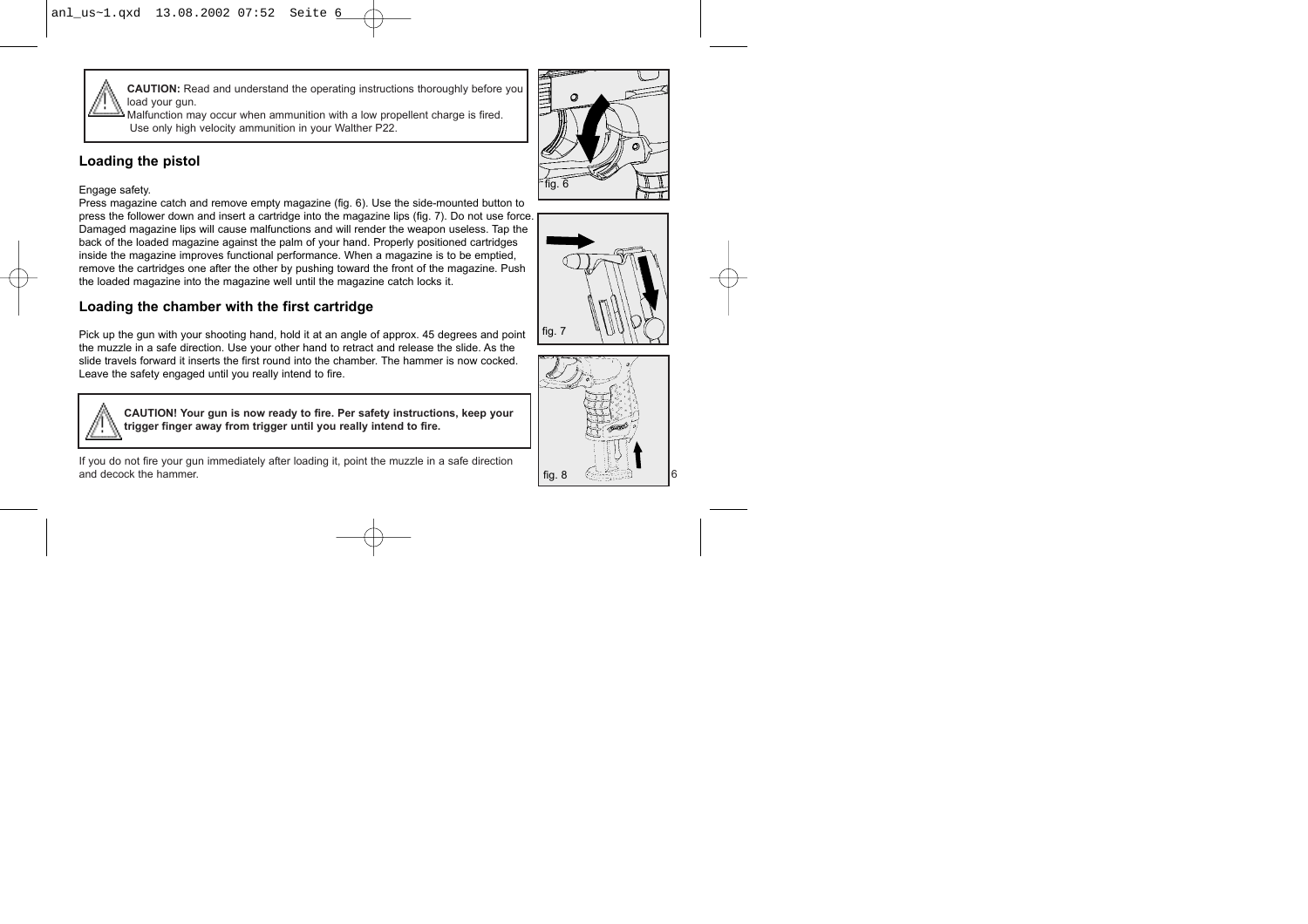## **Firing**

You may fire this pistol in two different ways: double action or single action.

To fire "double action" the gun is loaded but the hammer is not cocked. The trigger pull is approximately 12 pounds of force and .63 inches of travel

To fire "single action" means that the hammer is cocked before firing. The trigger pull is .16 inch of travel and 4.8 pound of force. The action of the slide then automatically reloads the pistol and cocks the hammer.

## **Decocking the hammer.**

Point the muzzle in a safe direction. Put this before the first mention of "decock the hammer".

Engage the safety. Hold the hammer with your thumb, pull the trigger and let the hammer slowly travel forward.

## **Pistol with empty magazine**

After the last round has been fired, the slide stop holds the slide in the open position. Engage the safety. In case you intend to continue shooting, replace the empty magazine with a full one. Press the slide stop lever (fig. 9), the slide will travel forward and load the chamber with the first round. Try to refrain from slowing down the slide with your thumb when releasing the slide stop lever. You may find it more effective to drop the slide by pulling back the slide and releasing it. This will ensure a reliable closing of the slide. Keep your weapon in your shooting hand and pointed in a safe direction so that there is no danger to other persons.

> **CAUTION! The pistol is ready to fire. Per safety instructions leave your trigger finger off the trigger.**



Keep the pistol pointing in a safe direction when decocking it so that no one is endangered.

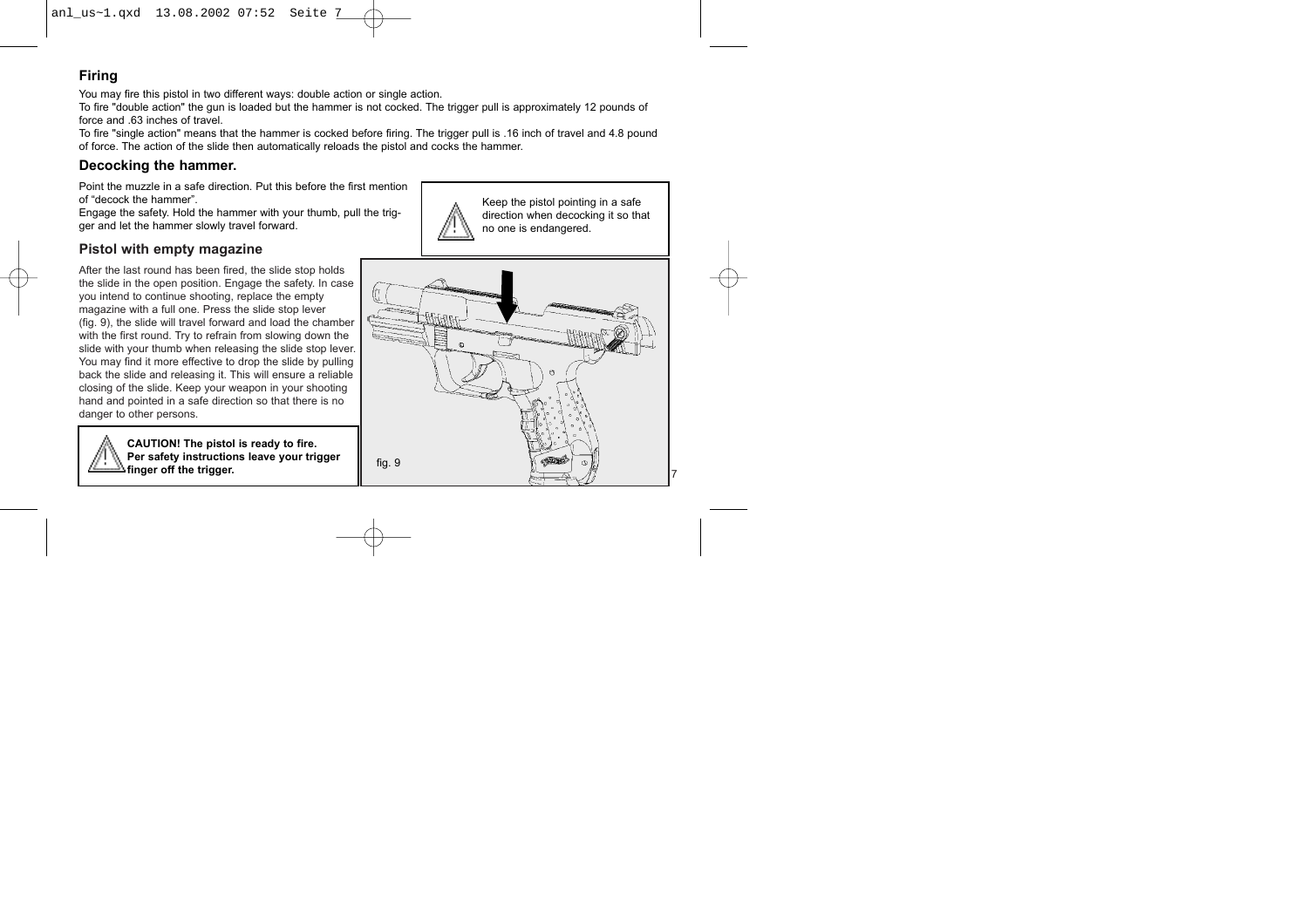If shooting is not to continue, engage the safety, remove the magazine, and inspect the chamber, it must be clear (fig. 10). Close the slide and decock hammer.

## **Unloading your pistol**

Point the muzzle in a safe direction. Engage the safety. Remove the magazine and retract the slide. The round in the chamber is extracted and ejected.



Make a visual inspection of the barrel - it must be clear!

Point the muzzle in a safe direction and allow the slide to travel forward and decock the hammer.

## **Disassembly and reassembly of the pistol**

It is not necessary to strip the pistol any further than as is described in this manual. Further disassembly, improper assembly, or disregard of these instructions will lead to loss of warranty, and under no circumstances will the manufacturer then be liable for damages to persons or property.



Prior to disassembly, engage the safety, remove the magazine and inspect the weapon, to make sure it is unloaded.

With the 5" version first remove the stabilizer (see page 11). Press the takedown lever down and cock the hammer. Fully retract the slide, lift its rear section, and push slide forward off the receiver. Remove guide rod. Assembly is in reverse order.

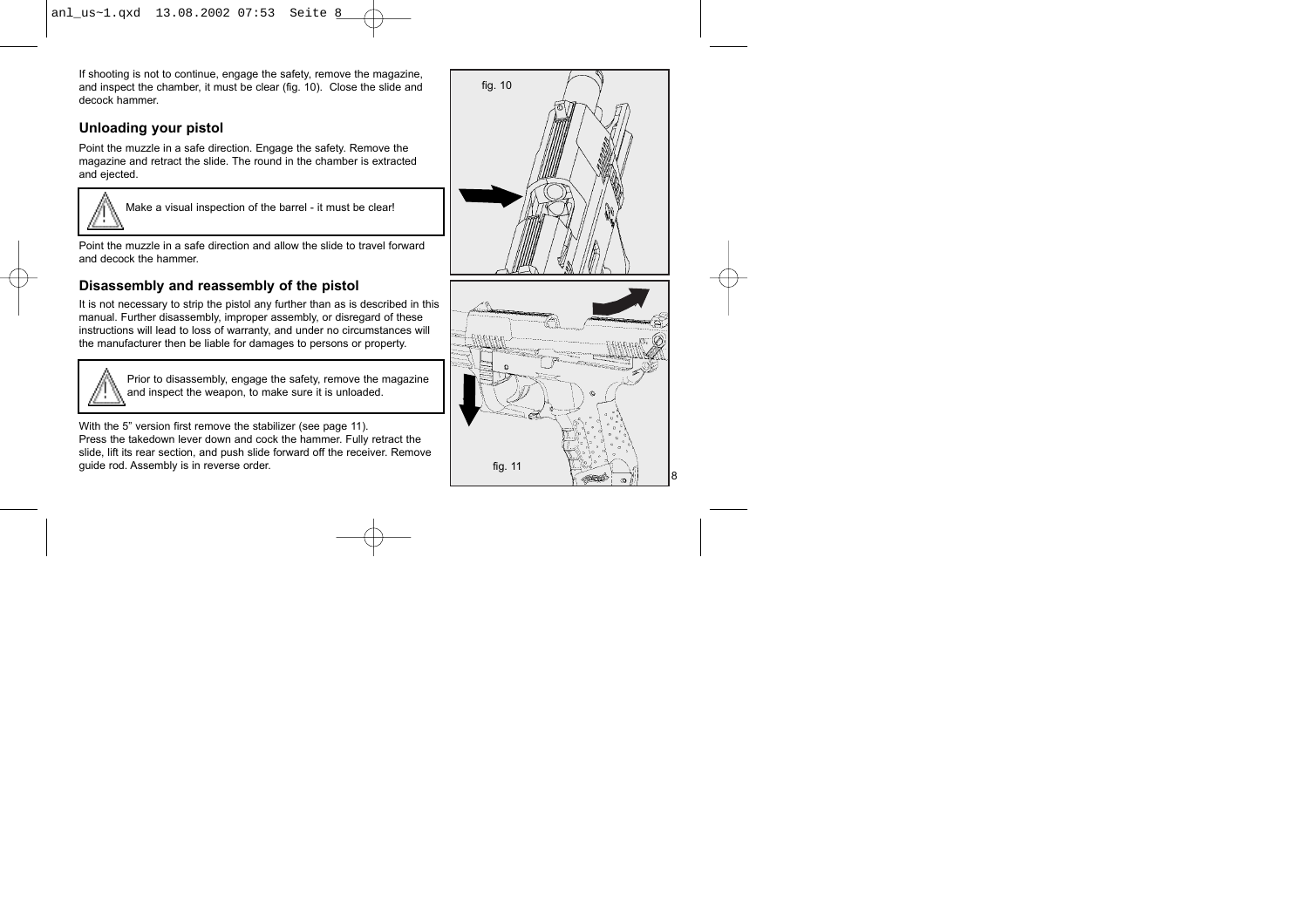#### **Adaptation of the grip**

In order to adapt the grip of the weapon to your hand, the backstrap of the pistol can be changed. Remove the pin (as shown in fig. 12) with a punch, change the backstrap and reinsert the pin.



#### **Sights**

The front sight is interchangeable for elevation adjustment, and the rear sight is adjustable for windage.

#### **Windage adjustment:**

Turn screw on the rear sight to the right if weapon fires to the right, turn it to the left if weapon fires to the left.

Caution! Use a minimal amount of force when adjusting the rear sight screw.

#### **Elevation adjustment:**

Elevation adjustment is changed by mounting front sights of different heights. If weapon fires too low, a lower front sight should be mounted, if it fires too high, a higher front sight should be mounted.

To change the front sight, use a screwdriver to press the sight out of its seat in the slide.

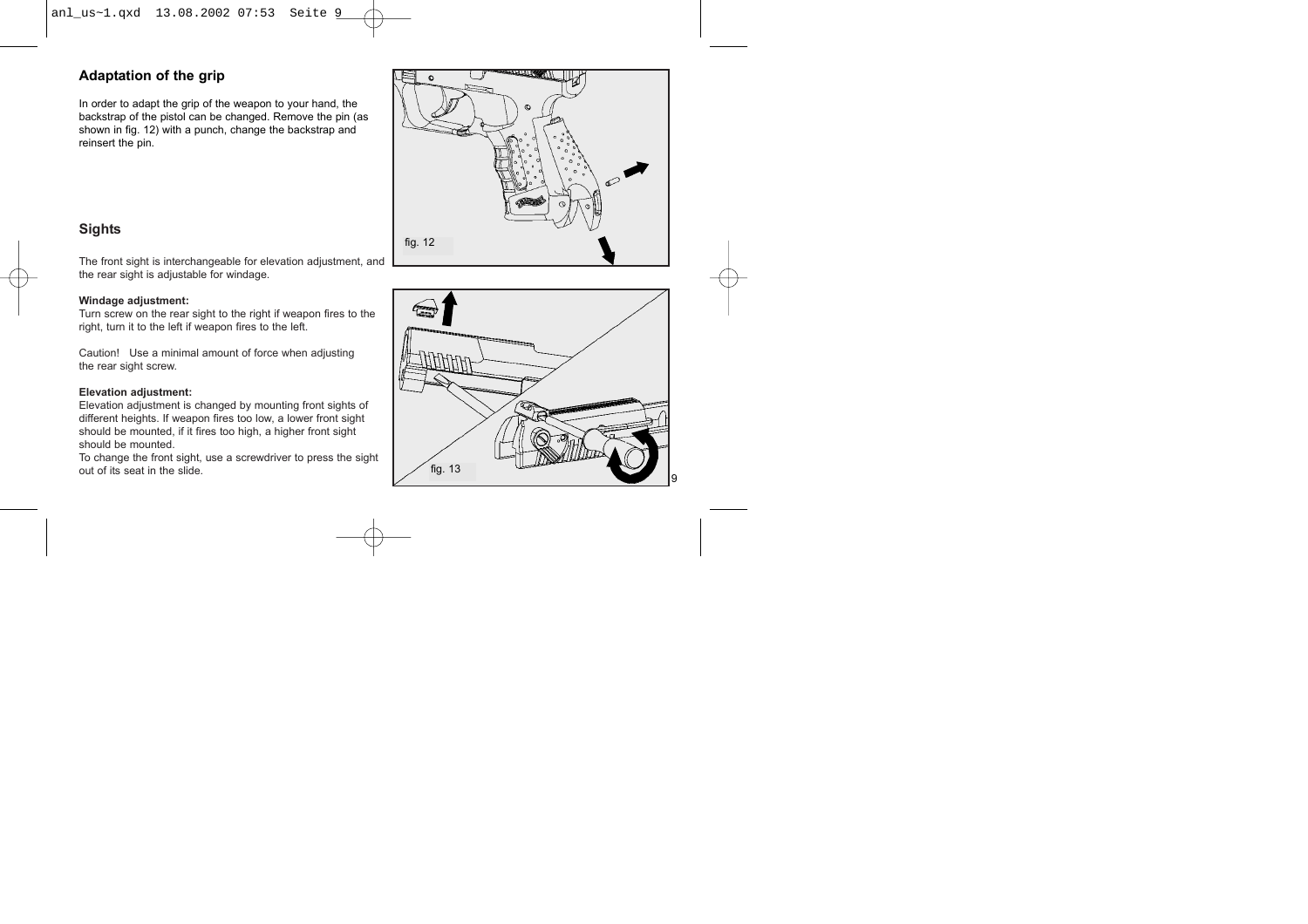anl\_us~1.qxd 13.08.2002 07:53 Seite 10

#### **Interchangeable barrel**

A 5 inch or 3.4 inch barrel is available as an accessory. (see page 16)



Prior to a barrel change, engage the safety, remove the magazine, and make sure that the weapon is unloaded.

Push the takedown lever down, cock the hammer, and remove the slide.

Use the enclosed spanner to release the barrel nut. Remove the barrel sleeve and pull the barrel to the rear out of the receiver.  $\|\cdot\|_{\text{fig. 14}}$ 





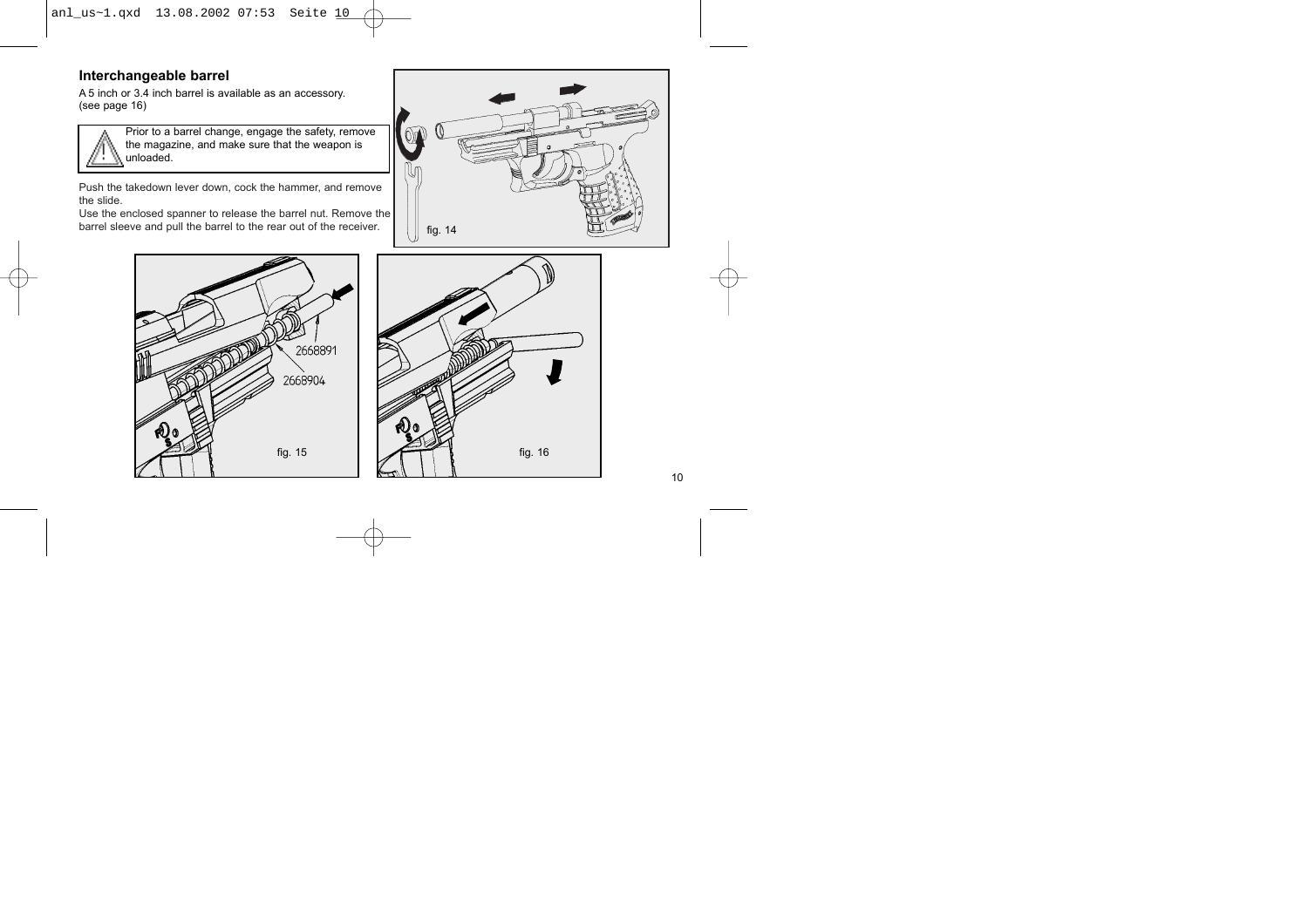Assembly is in reverse order.

Make sure that the web on the receiver bridge is embedded in the notch of the barrel sleeve.

The barrel nut should be checked periodically to ensure it remains finger tight.

Install recoil spring. For running the slide onto the receiver, use the mounting pin no. 2668891 (fig. 15/16).

Mount the stabilizer, locating it with the worm screw and securely attaching it with the stabilizer screws (fig. 17). The front sight on the slide is to be replaced by a plug (2661314). **1.**

To disassemble the stabilizer first remove the worm screw (fig. 17/part no. 2) then release the stabilizer screws (fig. 17/part no. 3). Now remove the stabilizer.



## **Cleaning**

In order to keep the weapon functional and to extend its service life, the Walther P22 should be cleaned and maintained at regular intervals.



Engage the safety, remove the magazine, open the slide, and inspect the chamber to make sure it is empty.

Disassemble the weapon; Remove fouling from breech, magazine lips, follower, and receiver with a brush and a cloth. Clean the barrel with an oil-soaked brush and then dry it with cleaning patches; always begin at the chamber. Repeat until barrel is clean. Apply a thin coat of oil to all metal parts. Reassemble gun and check for proper function.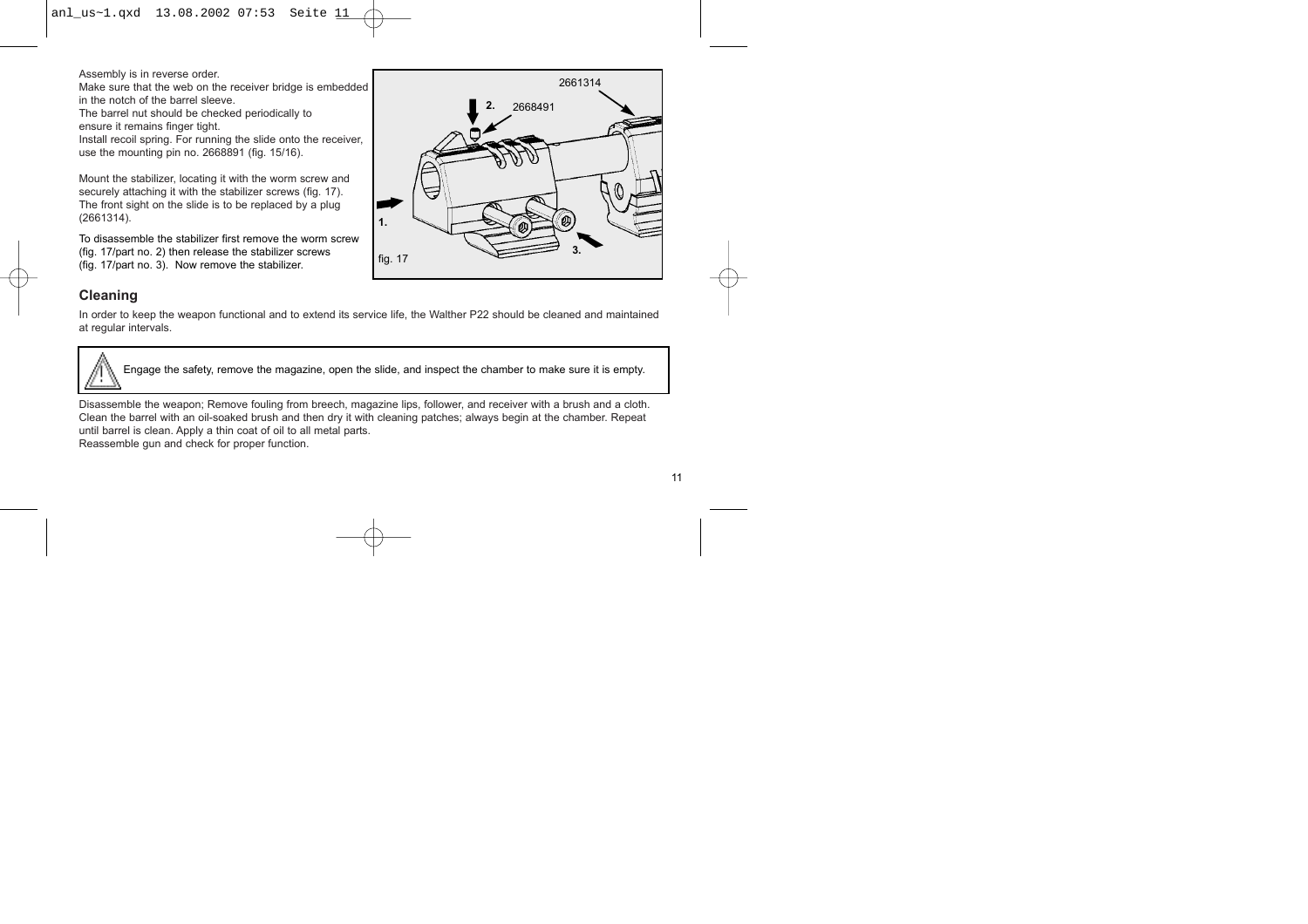## **Storage**



Never leave a loaded pistol unattended!

Always keep and store your pistol in an unloaded condition with the safety engaged.

Keep this pistol and ammunition away from children and unauthorized persons. Weapons should be stored separately from ammunition.

### **Repair of Walther-Pistols**

CAUTION! A weapon which fails to function properly is dangerous. It should be safely stored in a way that prevents its use before it is repaired. It is difficult to repair a weapon, and improper assembly can lead to dangerous malfunctions.



Only let an authorized and qualified gunsmith inspect and repair your weapon!

#### **Warranty for Walther-Pistols**

Within the first year after the date of purchase, the Walther company will repair or replace your defective weapon free of charge provided the defect was not caused by your misuse or negligence. Please deliver the weapon to an authorized dealer, with a written description of the problem and proof of purchase.



**IMPORTANT!** When transporting a firearm, make sure that it is unloaded and that the safety is engaged.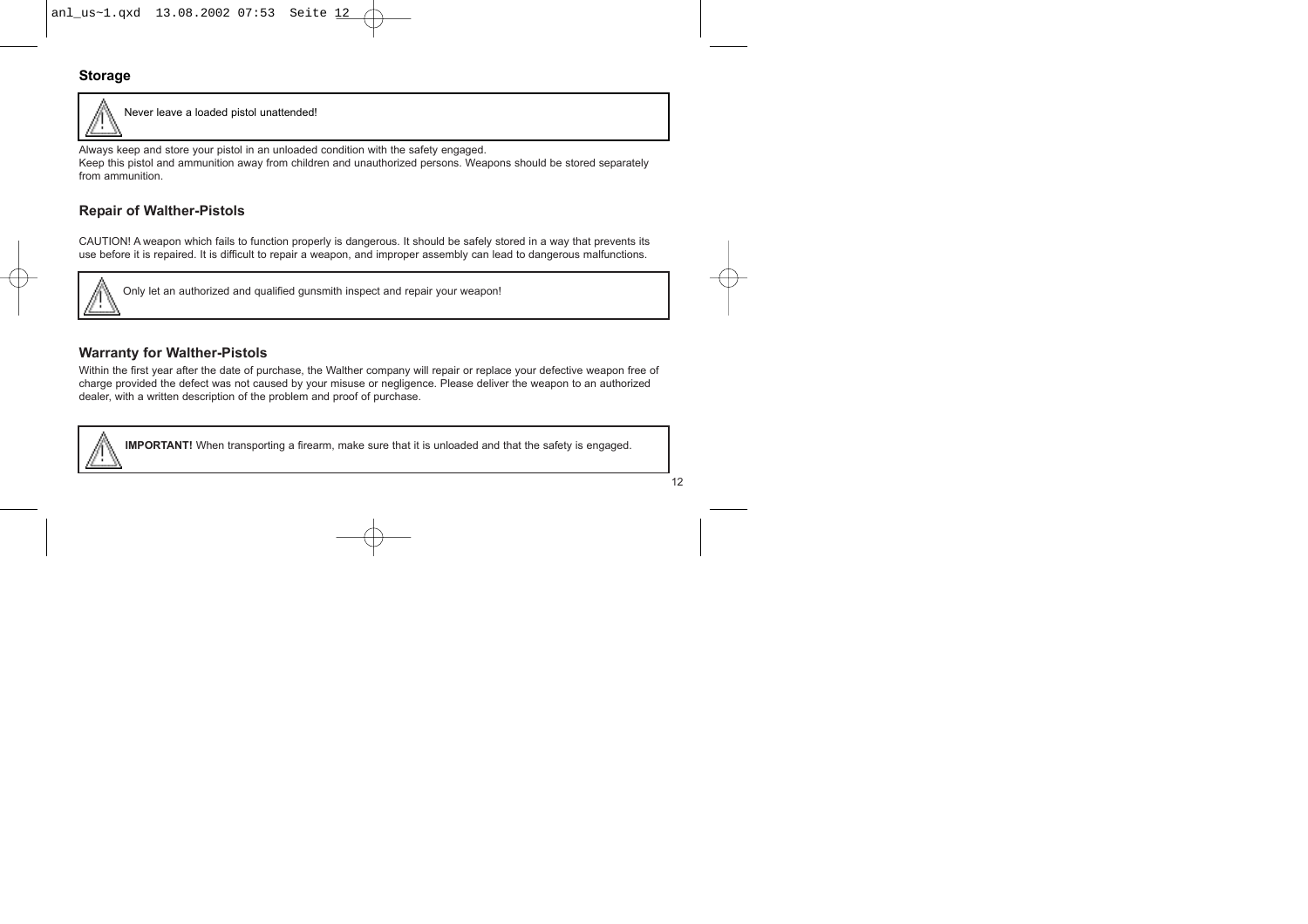## anl\_us~1.qxd 13.08.2002 07:53 Seite 13 (1)

| <b>Technical data</b>                     |                                              |                                  |
|-------------------------------------------|----------------------------------------------|----------------------------------|
| caliber                                   | .22 L.R.                                     |                                  |
| action                                    | blowback                                     |                                  |
| trigger                                   | DA/SA                                        |                                  |
| trigger weight, normal<br>(single action) | approx. 4.85 pounds                          | ca. 2.2 kg                       |
| trigger weight<br>(double action)         | approx. 12.35 pounds                         | ca. 5.6 kg                       |
| trigger travel<br>(single action)         | approx. 0.16 inch                            | ca. 4mm                          |
| trigger travel<br>(double action)         | approx. 0.63 inch                            | ca. 16mm                         |
| magazine capacity                         | 10 rounds                                    |                                  |
| dimensions (length/height/width)          | 6.26/4.49/1.14 inch<br>(7.84/4.49/1.14 inch) | 159/114/29 mm<br>(199/114/29 mm) |
| barrel length                             | 3.43 inch (5 inch)                           | 87 mm (127 mm)                   |
| sight radius                              | 5.12 inch (6.7 inch-5 inch barrel)           | 130 mm (170 mm)                  |
| width of rear sight notch                 | $0.18$ inch                                  | $4.5$ mm                         |
| front sight width                         | $0.14$ inch                                  | 3.6 mm                           |
| weight (without magazine)                 | 15.2 ounce (18.5 ounce-5 inch barrel)        | 430 g (525 g)                    |
| magazine weight (empty)                   | 1.8 ounce                                    | 50q                              |

 $\overline{13}$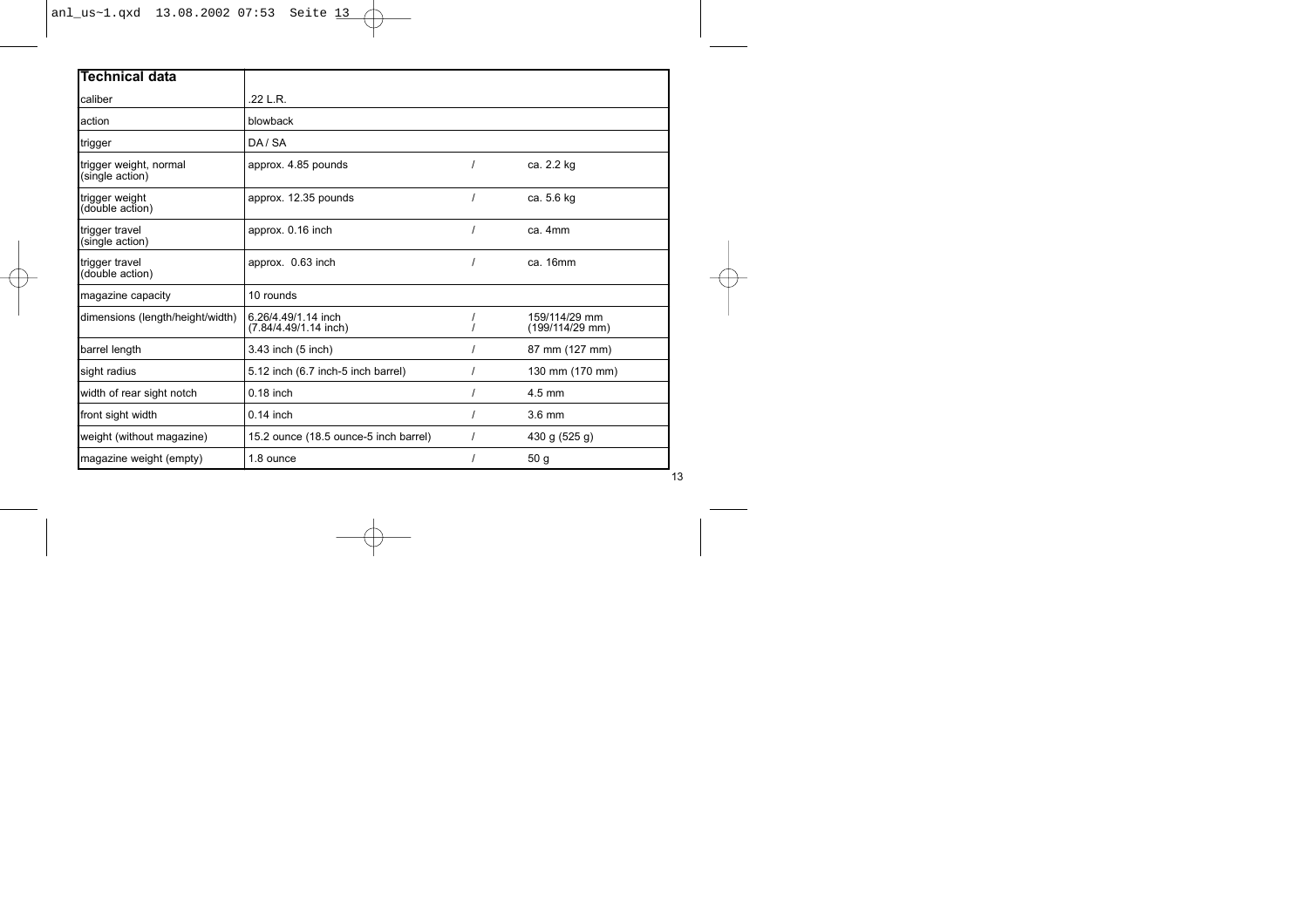## **Designation of components**

|    | Pos. designation       | article no. |    | Pos. designation        | article no. |    | Pos. designation           | article no. |
|----|------------------------|-------------|----|-------------------------|-------------|----|----------------------------|-------------|
| 1  | receiver, polymer      | 266 04 82   | 25 | trigger lock            | 266 08 22   | 48 | barrel nut                 | 266 10 63   |
| 2  | sideplate, left        | 267 04 61   | 26 | trigger lock spring     | 266 08 31   | 49 | spanner                    | 266 10 71   |
| 3  | sideplate, right       | 267 04 53   | 27 | backstrap               | 266 08 49   | 50 | barrel 5 inch              | 266 10 80   |
| 4  | stove bolt             | 266 05 12   | 28 | backstrap, large        | 266 08 57   | 51 | barrel sleeve, long        | 266 10 98   |
| 5  | stove bolt             | 266 97 22   | 29 | key for trigger lock    | 266 08 65   | 52 | stabilizer assembly        | 267 04 70   |
| 6  | trigger assembly       | 267 04 37   | 30 | slide                   | 266 08 73   | 53 | allen key                  | 218 98 01   |
| 7  | straight pin           | 266 05 47   | 31 | breech block            | 266 08 81   | 54 | allen kev                  | 266 84 91   |
| 8  | hammer assembly        | 267 04 45   | 32 | dowel pin               | 266 08 90   | 55 | magazine body              | 266 11 36   |
| 9  | sear                   | 266 06 44   | 33 | extractor               | 266 09 03   | 56 | follower                   | 266 11 44   |
| 10 | sear spring            | 266 06 52   | 34 | spring                  | 266 09 11   | 57 | magazine button            | 266 11 52   |
| 11 | ejector                | 266 06 79   | 35 | pin                     | 266 09 20   | 58 | magazine butt plate        | 266 11 61   |
| 12 | magazine catch         | 266 06 95   | 36 | firing pin              | 266 09 38   | 59 | magazine spring            | 266 11 79   |
| 13 | straight pin           | 266 84 75   | 37 | firing pin spring       | 266 09 46   | 60 | butt plate retainer        | 299 11 87   |
| 14 | dowel pin              | 266 07 17   | 38 | safety block            | 266 09 54   | 61 | magazine butt plate, large | 266 12 41   |
| 15 | slide stop lever       | 266 07 25   | 39 | safety lever, left      | 266 09 62   | 62 | rear sight                 | 267 04 88   |
| 16 | slide stop spring      | 266 07 33   | 40 | safety lever, right     | 266 09 71   | 63 | rear sight screw           | 266 12 68   |
| 17 | takedown lever         | 266 07 41   | 41 | screw                   | 266 09 89   | 64 | washer                     | 266 12 76   |
| 18 | dowel pin              | 266 07 50   | 42 | ball for safety lever   | 266 09 97   | 65 | front sight 3              | 267 04 96   |
| 19 | dowel pin              | 266 07 68   | 43 | spring for sayfty lever | 267 08 10   | 66 | front sight 2              | 267 05 00   |
| 20 | retaining pin          | 266 07 76   | 44 | firing pin safety       | 266 10 04   | 67 | front sight 4              | 267 05 18   |
| 21 | spring guidance rod    | 266 07 84   | 45 | spring                  | 266 10 12   | 68 | filler plug                | 266 13 14   |
| 22 | recoil spring          | 266 89 04   | 46 | barrel 3.4 inch         | 266 10 47   | 69 | dryfire simulation device  | 260 83 32   |
| 23 | magazine safety        | 266 08 06   | 47 | barrel sleeve           | 266 10 55   | 70 | mounting pin               | 266 88 91   |
| 24 | magazine safety spring | 266 08 14   |    |                         |             | 71 | worm screw                 | 266 84 83   |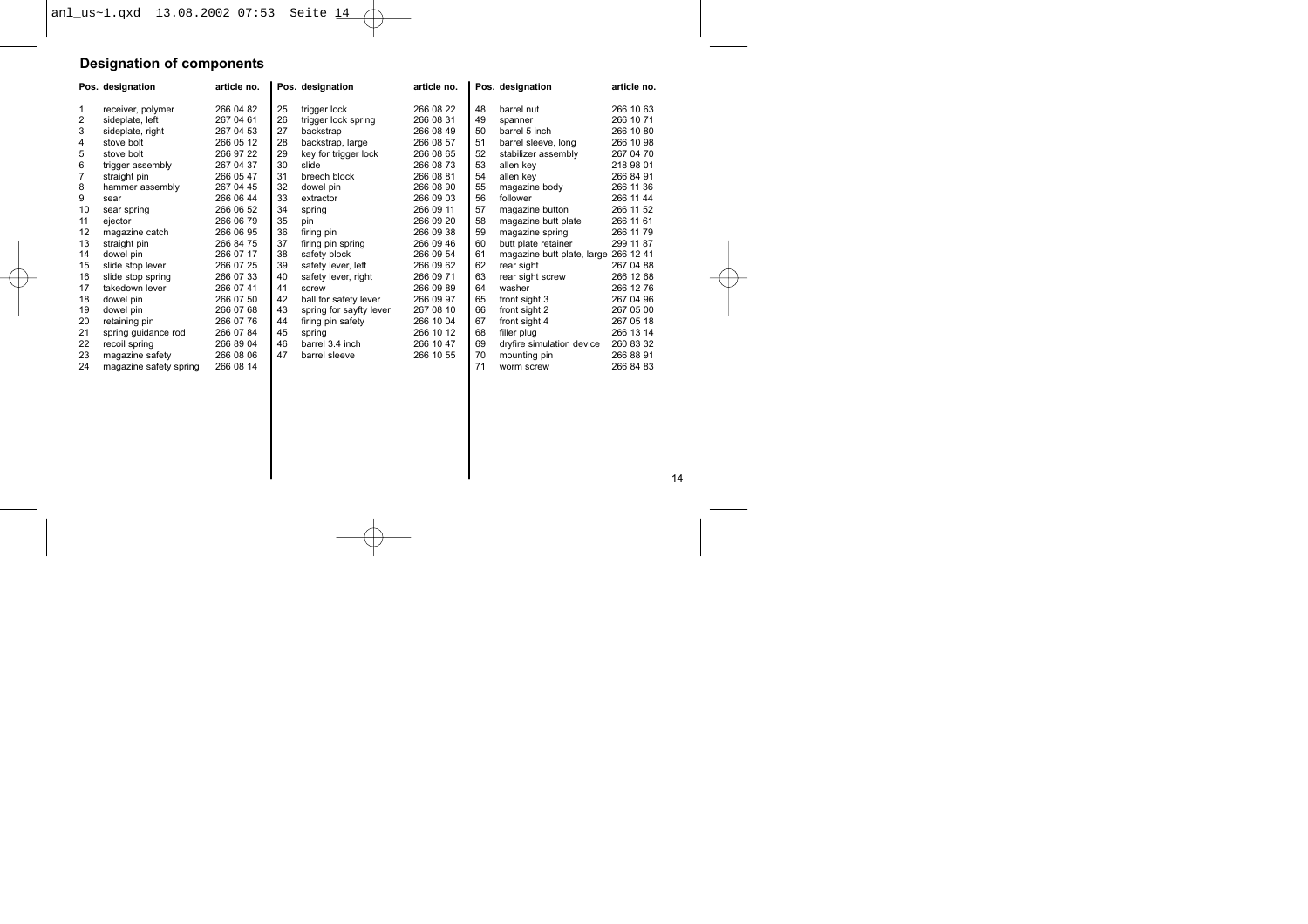anl\_us~1.qxd 13.08.2002 07:53 Seite 15

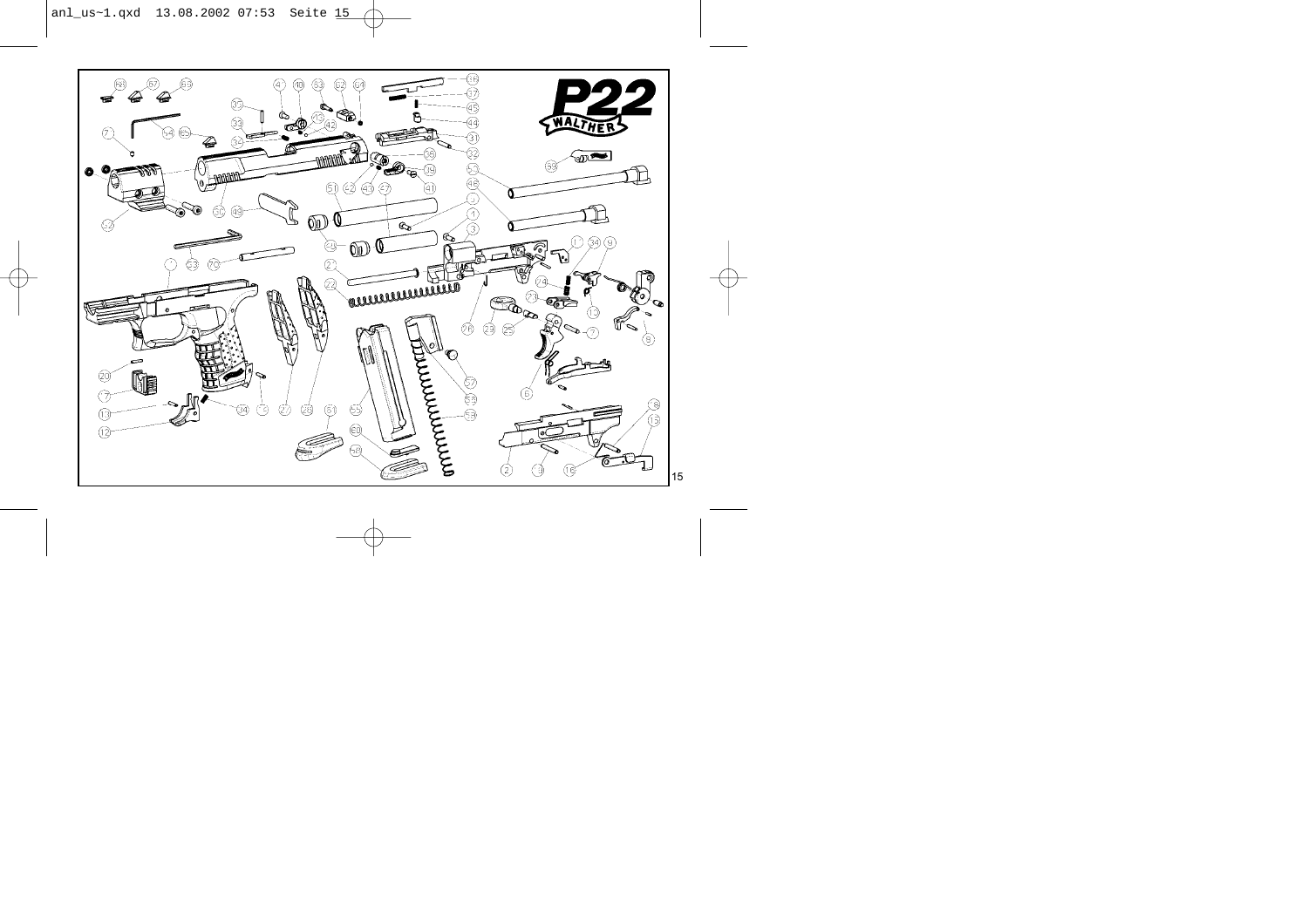anl\_us~1.qxd 13.08.2002 07:54 Seite 16

#### **Special accessories**